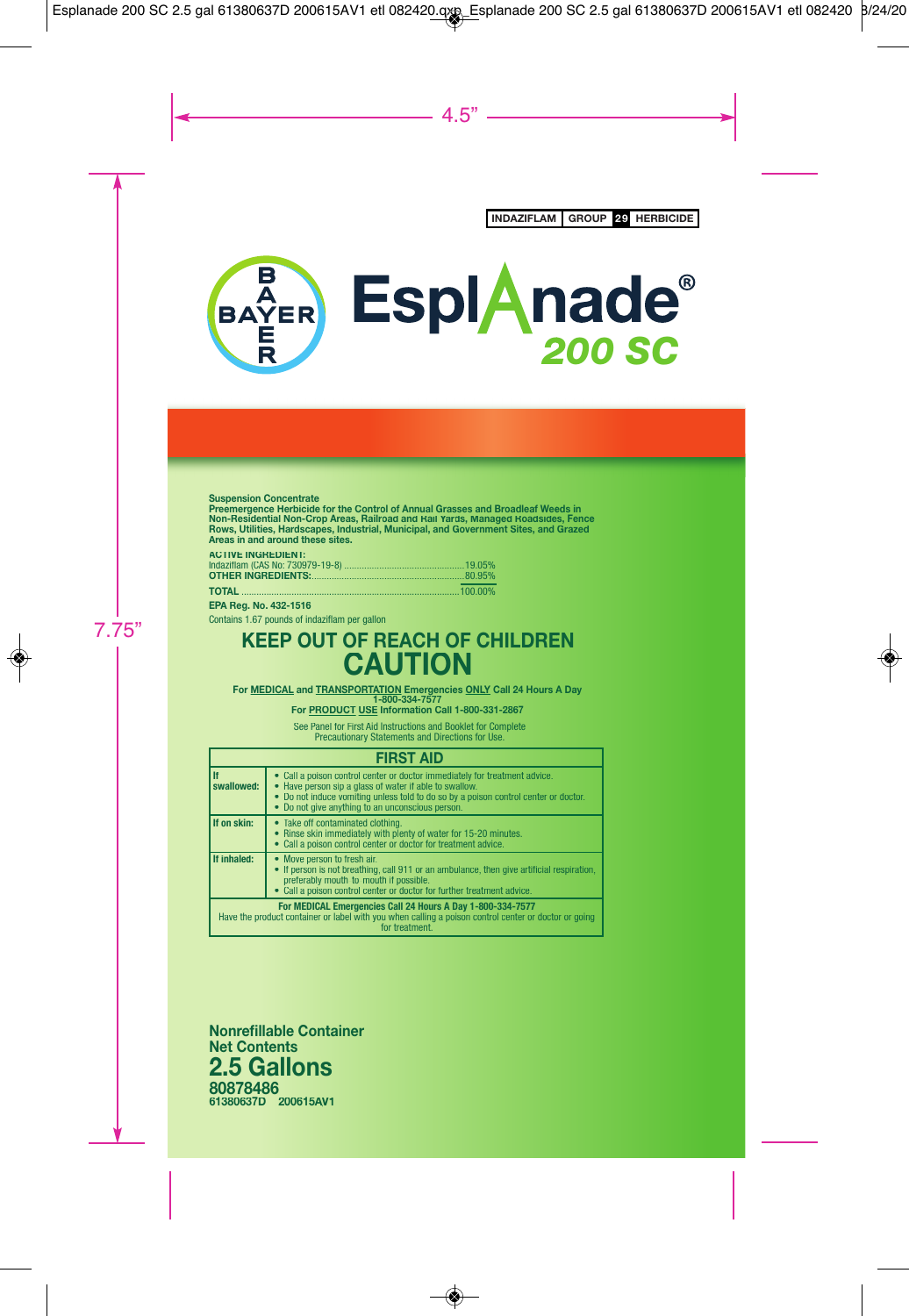## **PRECAUTIONARY STATEMENTS**

### **HAZARDS TO HUMANS AND DOMESTIC ANIMALS**

#### **CAUTION**

Harmful if swallowed, absorbed through the skin or inhaled. Avoid contact with skin, eyes, or clothing. Avoid breathing spray mist. **PERSONAL PROTECTIVE EQUIPMENT (PPE)**

All mixers, loaders, applicators and other handlers must wear:

- long-sleeved shirt and long pants.
- shoes plus socks.
- waterproof gloves.

Follow manufacturer's instructions for cleaning/maintaining PPE. If no such instructions for washables exist, use detergent and hot water. Keep and wash PPE separately from other laundry.

#### **USER SAFETY RECOMMENDATIONS:**

- Users should wash hands before eating, drinking, chewing gum, using tobacco or using the toilet.
- Users should remove clothing/PPE immediately if pesticide gets inside. Then wash thoroughly and put on clean clothing.
- Users should remove PPE immediately after handling this product. Wash the outside of gloves before removing. As soon as possible, wash thoroughly and change clothing.

#### **ENVIRONMENTAL HAZARDS**

This product is toxic to fish, aquatic invertebrates, and plants. Do not apply directly to water, or to areas where surface water is present or to intertidal areas below the mean watermark. Do not contaminate water when disposing of rinsate or washwater. This product may impact water through spray drift or runoff. Follow directions for use to avoid spray drift and runoff. A level well maintained vegetative buffer strip between areas to which this product is applied and surface water features including ponds, streams, and springs will reduce the potential of this product entering water from rainfall runoff. Runoff of this product will be reduced by avoiding applications when rainfall is forecasted to occur within 48 hours.

**Ground Water Advisory:** This pesticide has properties and characteristics associated with chemicals detected in groundwater. This chemical may leach into ground water if used in areas where soils are permeable, particularly where the water table is shallow.

**Surface Water Advisory:** This pesticide may impact water quality due to runoff of rainwater. This is especially true for poorly draining soils and soils with shallow ground water. This product is classified as having a high potential for reaching surface water via runoff for several months or more after application.

#### **DIRECTIONS FOR USE**

#### **It is a violation of Federal Law to use this product in a manner inconsistent with its labeling. Read the entire label before using this product**

Do not apply this product in a way that will contact workers or other persons, either directly or through drift. Only protected handlers may be in the area during application. For any requirements specific to your State or Tribe, consult the agency responsible for pesticide regulation.

#### **SHAKE WELL BEFORE USING.**

#### **AGRICULTURAL USE REQUIREMENTS**

Use this product only in accordance with its labeling and with the Worker Protection Standard, 40 CFR part 170. This standard contains requirements for the protection of agricultural workers on farms, forests, nurseries, and greenhouses, and handlers of agricultural pesticides. It contains requirements for training, decontamination, notification, and emergency assistance. It also contains specific Instructions and exceptions pertaining to the statements on this label about personal protective equipment (PPE) and restricted-entry intervals. The requirements in this box only apply to uses of this product that are covered by the Worker Protection Standard.

DO NOT enter or allow worker entry into treated areas during the restricted entry interval (REI) of 12 hours.<br>PPE required for early entry to treated areas that is permitted under the Worker Protection Standard and that in anything that has been treated, such as plants, soil, or water, is:

• long-sleeved shirt and long pants.

- shoes plus socks.
- waterproof gloves.

#### **PRODUCT INFORMATION**

Esplanade® 200 SC is a selective, preemergence, alkylazine herbicide for control of many annual grasses and broadleaf weeds in railroad, roadside, hardscapes, industrial areas, utilities, airports, government and military installations, managed areas (petroleum tank farms,<br>pumping stations, storage areas, rail and utility rights-of-way, utility substations, ditch banks, fence rows, manufacturing sites, office buildings, educational facilities, parking lots, and under asphalt or concrete as part of site preparation) including grazed areas in and around these sites.

Esplanade 200 SC controls weeds by reducing the emergence of seedlings through inhibition of cellulose biosynthesis (CB Inhibitor). Necrosis or yellowing may also be observed if the herbicide is applied to herbaceous tissue such as leaves and green stems of susceptible plants. The herbicide needs to be activated prior to weed germination for most effective control. For maximum activity against germinating weeds, Esplanade 200 SC requires moisture (minimum 0.25-0.5 inches of rainfall or equivalent moisture from snowfall) within several weeks after application to activate the herbicide.

Esplanade 200 SC has minimal postemergence activity and generally does not control weeds that have emerged. A postemergence herbicide may be mixed with Esplanade 200 SC to control existing weeds. Esplanade 200 SC does not control weeds arising from perennial reproductive structures such as tubers or rhizomes, or woody vegetation.

Esplanade 200 SC can be applied to terrestrial non-crop sites that contain areas of casual water of a temporary nature as a result of surface water collecting in equipment wheel ruts or in other depressions created by management activities.

#### **USE RESTRICTIONS**

- Do not apply directly to water or to soil where standing water is present except as specified on this label.
- Do not apply in or on irrigation ditches.
- Do not allow spray drift or runoff to fall into irrigation ditches.
- Bo not allow spray since it shows to the theory of the state of the Maximum use rates for areas that are grazed by livestock:
- Do not exceed 5 fl oz per acre of Esplanade 200 SC (0.065 lb active ingredient per acre) in a single application.
- Do not exceed 6 fl oz per acre of Esplanade 200 SC (0.078 lb active ingredient per acre) in a 12-month period.
- Maximum use rates for areas that are not grazed by livestock:
- Do not exceed 7 fl oz per acre of Esplanade 200 SC (0.091 lb active ingredient per acre) in a single application.<br>● Do not exceed 10 fl oz per acre of Esplanade 200 SC (0.130 lb active ingredient per acre) in a 12-month
- 
- DO NOT make more than two applications in a 12-month period. Allow at least 60 days between applications.
- Do not apply Esplanade 200 SC to newly seeded turf.
- Do not apply Esplanade 200 SC through an irrigation or chemigation system.
- Do not cut hay within 40 days of a single application.
- Do not apply by air on non-crop sites.
- Do not apply or otherwise permit this product or sprays containing this product to come into contact with any non-target crop or desirable plants growing outside the treatment site.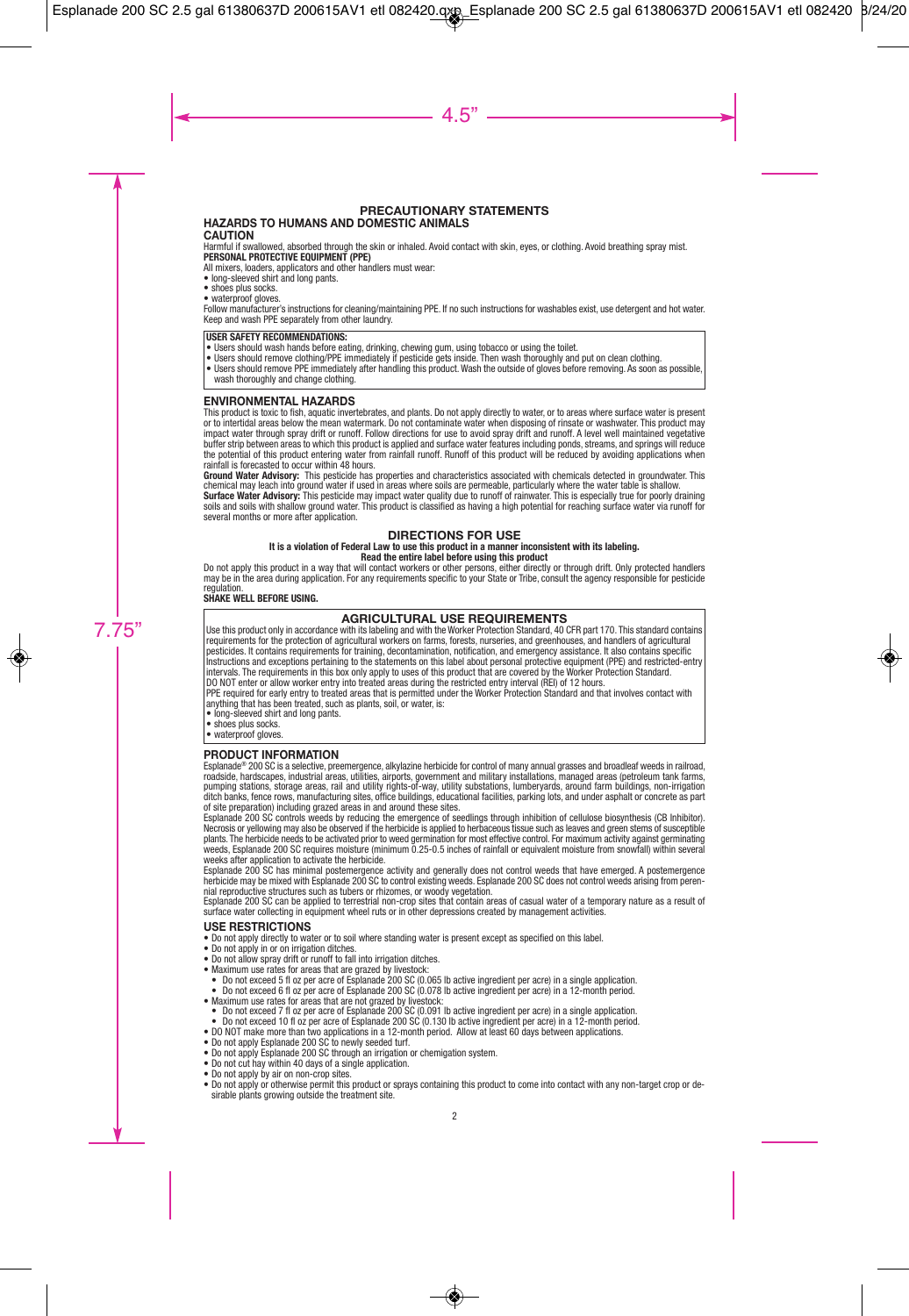- Do not apply to water-saturated, frozen or snow covered ground.
- Do not apply when powdery dry soil or light or sandy soils are known to be prevalent in the area to be treated. Treatment of powdery dry soil and light sandy soils, when there is little likelihood of rainfall soon after treatment, may result in off target movement through sedimentation and possible damage to susceptible crops and desirable vegetation. Injury to crops or desirable vegetation may result if treated soil is washed, blown, or moved onto land used to produce crops or land containing desirable vegetation.
- Do not use on residential lawns or commercial lawns, golf courses, sod farms, plant nurseries, greenhouses and landscape ornamentals.
- Esplanade 200 SC is not for sale, distribution, or use in Nassau County or Suffolk County in New York State.

#### **USE PRECAUTIONS**

- Applications made to areas where runoff water flows onto agricultural land may injure crops.
- Applications made during periods of intense rainfall, to soils saturated with water, or soils through which rainfall will not readily penetrate may result in runoff and movement of Esplanade 200 SC.
- Treated soil should be left undisturbed to reduce the potential for Esplanade 200 SC movement by soil erosion, by wind, or water.
- Applications should be made only when there is little or no risk of spray drift or movement of applied product into sensitive areas. Sensitive areas are defined as bodies of water (ponds, lakes, rivers, and streams), habitats of endangered species and non-labeled agricultural crop areas. Refer to the Spray Drift Management section of this label for more details.

#### **APPLICATION INFORMATION**

Esplanade 200 SC may be applied using ground equipment only. Properly calibrate spray equipment according to the manufacturer's directions and check that the equipment is working properly prior to each use. Uniform application is essential for satisfactory weed control. Shut off spray booms while starting, turning, slowing, or stopping to avoid excessive application and potential non-target injury. For ground application use spray volumes of 10-100 gallons per acre. For optimum performance with ground equipment, use a boomed spray system with flat fan nozzles set at the appropriate height and properly calibrated according to the manufacturer's recommendations. Boomless spray systems may not provide uniform coverage across the spray swath and may result in reduced performance. Performance with boomless spray systems may be improved by using higher water volumes. The use of hand-held, backpack, or ATV/UTV-mounted spray equipment is allowed when treating smaller areas. The water volume and use rates are the same on a given area as if treating with a much larger boom sprayer.

See the **Spray Drift Management** section for more details on ground application.

#### **MIXING INSTRUCTIONS**

Ensure that the application equipment has been thoroughly cleaned from previous use before using to apply Esplanade 200 SC. Fill the spray tank with 1/2 of the required volume of water prior to the addition of Esplanade 200 SC. Add the proper amount of Esplanade 200 SC, and then add the rest of the water. Maintain sufficient agitation to ensure an adequate spray mixture during application. If Esplanade 200 SC is to be applied in a tank mixture with other pesticides, add the appropriate amounts of the tank mix partners in the following order: (a) products in water-soluble packaging (WSP), (b) wettable powders (WP), (c) wettable granules (WG) or other dry flowables, (d)<br>fertilizers, (e) **Esplanade 200 SC**, (f) other aqueous suspension concentrates (SC), ( (h) emulsifiable concentrates and other organic-solvent based formulations, (i) adjuvants. Continue to fill the tank with water to the desired volume while agitating. **Maintain sufficient agitation during application to ensure a uniform spray mixture.** 

R**e-suspending Esplanade 200 SC in Spray Solution:** Like other suspension concentrates (SC), Esplanade 200 SC will settle if left standing without agitation. Re-agitate the spray solution before application.

#### **COMPATIBILITY TESTING WITH OTHER PESTICIDES**

A compatibility test must be conducted with any potential tank mix partner with Esplanade 200 SC. Using a clear container, conduct the test as described below:

Fill the container three-quarters full with water.

1. Add the appropriate amount of tank mix partner in the following order: (a) wettable powders, (b) dry flowables, (c) fertilizers, (d) Esplanade 200 SC, (e) other aqueous suspensions, (f) soluble liquids, (g) emulsifiable concentrates, (h) adjuvants. Shake or gently stir after each addition to mix thoroughly.

2. After adding all ingredients, let the mixture stand for 15 minutes and look for separation, large flakes, precipitates, gels, and heavy oily film or other signs of incompatibility.

3. If the compatibility test shows signs of incompatibility, do not tank mix the product tested with Esplanade 200 SC.

#### **VEGETATION MANAGEMENT INFORMATION**

#### **Timings, Use Rates, and Maximum Seasonal Rate for Esplanade 200 SC**

Apply Esplanade 200 SC prior to weed seed germination. Esplanade 200 SC does not generally control weeds that have germinated. For maximum weed control, the herbicide needs to reach the soil surface and be activated by rainfall or adequate soil moisture. Apply Esplanade 200 SC in the spring for control of spring and summer germinating weeds and apply in the fall for control of winter weeds and residual control into the following spring. The desired rate of Esplanade 200 SC depends on the residual weed activity required and restrictions on the maximum amount of Esplanade 200 SC in a 12-month period. (see **Use Rates**).

Factors including soil type, rainfall, and the amount of vegetation at the time of treatment may affect weed control. Lower rates of Esplanade 200 SC may be effective for sandy soils, whereas organic soils may require higher rates. If the herbicide is not activated by rainfall prior to weed germination, control may be reduced.

For late fall applications, apply Esplanade 200 SC prior to when the ground freezes.

#### **Herbicide Mixtures**

For applications made after target weeds have germinated, mix Esplanade 200 SC with appropriate postemergence herbicides.<br>Esplanade 200 SC may be mixed with Oust® XP (EPA Reg No. 432-1552; sulfometuron-methyl), Method® 24 1565; aminocyclopyrachlor), Method® 50 SG (EPA Reg. No. 432- 1566), glyphosate (Ranger Pro®, EPA Reg. No. 524-517; Roundup Pro®<br>Concentrate, EPA Reg. No. 524-529; Roundup PROMAX®; EPA Reg. No. 524-579) or other products l **Testing With Other Pesticides** section to ensure compatibility of tank mix partners prior to operational mixing.

Follow all use restrictions on this label and for all tank mix partners. It is the pesticide user's responsibility to ensure that all products in the listed mixtures are registered for the intended use. Users must follow the most restrictive directions for use and precautionary statements of each product in the tank mixture. Note the most restrictive language may come from different labels.

Apply mixtures so that the spray solution covers the soil surface in a uniform manner. If uniform coverage is not achieved, preemergence activity will be inconsistent.

| Weeds Controlled or Suppressed by Esplanade 200 SC |                      |                                 |                      |
|----------------------------------------------------|----------------------|---------------------------------|----------------------|
| <b>Broadleaf Weeds Controlled</b>                  |                      |                                 |                      |
| American black nightshade                          | Solanum americanum   | Clover, white                   | Trifolium repens     |
| <b>Bittercress</b>                                 | Cardamine spp.       | Common mullein (from seed)*     | Erbascum thapsus     |
| California burclover                               | Medicago polymorpha  | Corn speedwell                  | Veronica arvensis    |
| Canada thistle, common (from seed)                 | Circium arvense      | Cudweed, linear-leaf/purple     | Gnaphalium purpureum |
| Carpetweed                                         | Mollugo verticillata | Curly dock (from seed)          | <b>Rumex crispus</b> |
| Chickweed, common                                  | Stellaria media      | Cutleaf evening primrose        | Oenothera laciniata  |
| Chickweed, mouse-ear                               | Cerastium vulgatum   | Dalmatian toadflax (from seed)* | Linaria dalmatica    |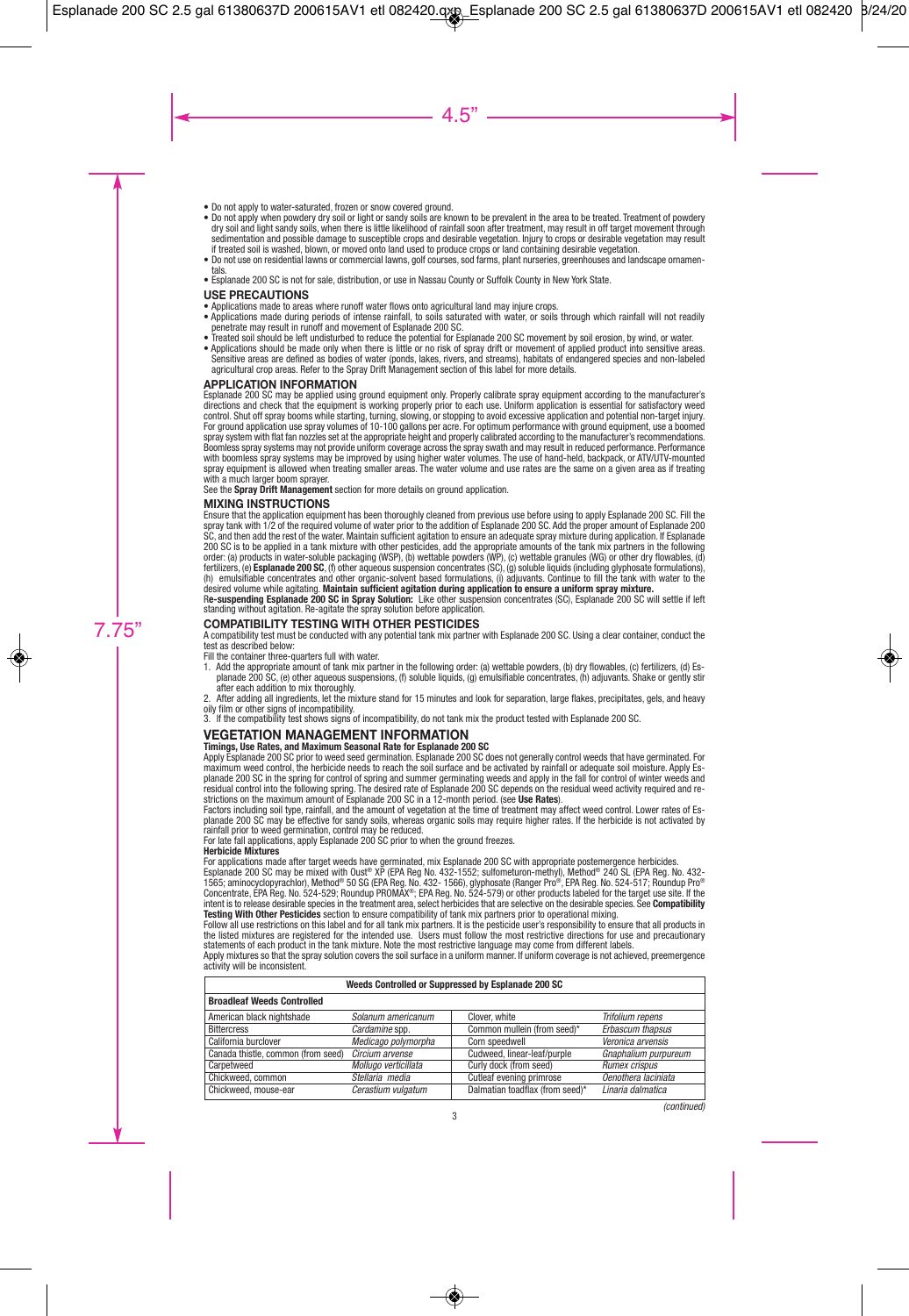#### **Weeds Controlled or Suppressed by Esplanade 200 SC** (continued)

| <b>Broadleaf Weeds Controlled</b>    |                             |                             |                             |
|--------------------------------------|-----------------------------|-----------------------------|-----------------------------|
| Dandelion, cat's ear                 | Hypochoeris radicata        | Plantain, buckhorn          | Plantago lanceolata         |
| Dandelion, common (from seed)        | Taraxacum officinale        | Plantain, paleseed          | Plantago virginica          |
| Diffuse knapweed(from seed)*         | Centaurea diffusa           | Prostrate knotweed          | Polygonum aviculare         |
| <b>Doveweed</b>                      | Murdannia nudiflora         | Prostrate pigweed           | <b>Amaranthus blitoides</b> |
| Eclipta                              | Eclipta alba                | Prostrate spurge            | Euphorbia humifusa          |
| Evening primrose, common             | Oenothera biennis           | Puncturevine                | <b>Tribulus terrestirs</b>  |
| Evening primrose, cutleaf            | Oenothera laciniata         | Purslane, common            | Portulaca oleracea          |
| Filaree, redstem                     | Erodium cicutarium          | Ragweed, common             | Ambrosia artimisiifolia     |
| Fleabane, blackleaved                | Conza bonariensis           | <b>Red tasselflower</b>     | Emilia sonchifolia          |
| Florida puslev                       | Richardia scabra            | Redmaids                    | Calandrinia caulescens      |
| Gromwell, Yellow                     | Amsinckia calycina          | Redroot pigweed             | Amaranthus retroflexus      |
| Groundsel, common                    | Senecio vulgaris            | Redstem fleabane/Storksbill | Erodium cicutarium          |
| Hairy fleabane                       | Erigeron bonariensis        | <b>Russian Thistle</b>      | Salsola tragus              |
| Hairy nightshade                     | Solanum sarrachoides        | Shepherd's-purse            | Capsella bursa-pastoris     |
| Halogeton*                           | <b>Halogeton glomeratus</b> | Sowthistle, annual          | Sonchus olerachus           |
| <b>Henbit</b>                        | Lamium amplexicaule         | Spotted catsear             | Hypochoeris radica          |
| Horseweed/marestail                  | Erigeron canadensis         | <b>Swinecress</b>           | Coronopus didymus           |
| Kochia                               | Kochia scoparia             | Teasel, common (from seed)* | <b>Dipsacus fullonum</b>    |
| Lambsquarters, common                | Chenopodium album           | Tropic ageratum             | Ageratum convcoides         |
| Lawn burweed                         | Soliva pterosperma          | Velvetleaf                  | Abutilon theophrasti        |
| Little mallow                        | Malva parviflora            | Wild buckwheat (from seed)  | Polygonum convolvulus       |
| Long-stalk phyllanthus               | <b>Phyllanthus tenellus</b> | Wild mustard                | Sinapis arvensis            |
| Musk thistle (from seed)*            | Carduus nutans              | <b>Yellow starthistle</b>   | Centaurea solstitialis      |
| Panicle willowweed                   | Epilobium paniculatum       |                             |                             |
| <b>Grasses and Sedges Controlled</b> |                             |                             |                             |
| <b>Annual bluegrass</b>              | Poa annua                   | Guineagrass                 | Panicum maximum             |
| <b>Annual bromegrass</b>             | Bromus spp.                 | Japanese stiltrass*         | Microstegium vimineum       |
| Barnyardgrass, common                | Echinochloa crus-galli      | Jointed goatgrass*          | <b>Aegilops cylindrica</b>  |
| Bulbous bluegrass**                  | Poa bulbosa                 | Medusahead                  | Taeniatherum caput-medusae  |
| <b>Cheatgrass</b>                    | <b>Bromus secalinus</b>     | <b>Mouse barley</b>         | Hordeum murinum             |
| Crabgrass                            | Digitaria species           | Natal grass*                | <b>Melinis repens</b>       |
| Crabgrass, Henry                     | Digitaria adscendens        | <b>Rice flatsedge</b>       | Cyperus iria                |
| Crabgrass, large/Hairy               | Digitaria sanguinalis       | Ryegrass, Italian           | Lolium multiflorum          |
| Crabgrass, Smooth                    | Digitaria ischaemum         | Ryegrass, perennial         | Lolium perenne              |
| Downy brome                          | <b>Bromus tectorum</b>      | Sandbur                     | Cenchrus longispinus        |
| <b>Foxtail brome</b>                 | <b>Bromus rubens</b>        | Sedge, annual               | Cyperus spp.                |
| <b>Foxtail, Giant</b>                | Setaria faberi              | Sprangletop                 | Leptochloa spp.             |
| Foxtail, Green                       | Setaria viridis             | <b>Tufted lovegrass</b>     | Eragrostis pectinacea       |
| Foxtail, Yellow                      | Pennisetum glaucum          | Ventenata*                  | Ventenata dubia             |
| Goosegrass                           | Eleusine indica             |                             |                             |
| <b>Weeds Suppressed</b>              |                             |                             |                             |
| <b>Black medic</b>                   | Medicago lupulina           | Sida, prickly/teaweed       | Sida spinosa                |
| <b>Black mustard</b>                 | <b>Brassica</b> nigra       | Southern brassbuttons       | Cotula australis            |
| False chamomile                      | Matricaria maritime         | Sunflower, common           | Helianthus spp.             |
| Rye, Feral                           | Secale cereale              | Vetch, purple               | Vicia benghalensis          |
| London rocket                        | Sisymbrium irio             | Wild carrot                 | Daucus carota               |
| Prickly lettuce                      | Lactuca serriola            | Woodsorrell, yellow         | Oxalis stricta              |
| Sesbania, hemp                       | Sesbania exaltata           | Woodsorrel/Oxalis           | <b>Oxalis species</b>       |
|                                      |                             |                             |                             |

\* Not for use in California

# Control prior to sprouting of new bulblets (does not control established perennial plants)

#### **Use Rates**

| <b>Use Sites for</b><br><b>Esplanade 200 SC</b>        | <b>Rate Range</b><br>(fl oz/A) | <b>Maximum Single</b><br>Use Rate (fl oz/A) | <b>Maximum Allowed in a 12-</b><br>Month Period Rate (fl oz/A) |
|--------------------------------------------------------|--------------------------------|---------------------------------------------|----------------------------------------------------------------|
| <b>Rail and Rail Yards</b>                             | $3.5*-7$                       |                                             |                                                                |
| <b>Managed Roadsides</b>                               | $3.5 - 7$                      |                                             |                                                                |
| Warm Season Turf Release                               | $3.5 - 5$                      |                                             |                                                                |
| All other use sites listed                             | $3.5 - 7$                      |                                             | 10                                                             |
| Any of the above sites that are<br>grazed by livestock | $3.5 - 5$                      |                                             |                                                                |

\*In Rail and Rail yard use sites, the 3.5 oz rate of Esplanade 200 SC should only be applied under low weed pressure in combination with another approved herbicide. This rate is not intended for stand-alone treatments.

#### **Bareground Applications for Non-Residential Non-Crop Sites**

<u>Bareground</u> is desired at many non-crop sites for reducing fire hazards, maintaining appropriate lines-of-site, and aesthetic consider-<br>ations. Examples of sites include but are not limited to guardrails and some median s utilities, government and military installations, around farm buildings, manufacturing sites, office buildings, educational facilities, parking<br>lots, and managed areas. Esplanade 200 SC may be used alone for residual weed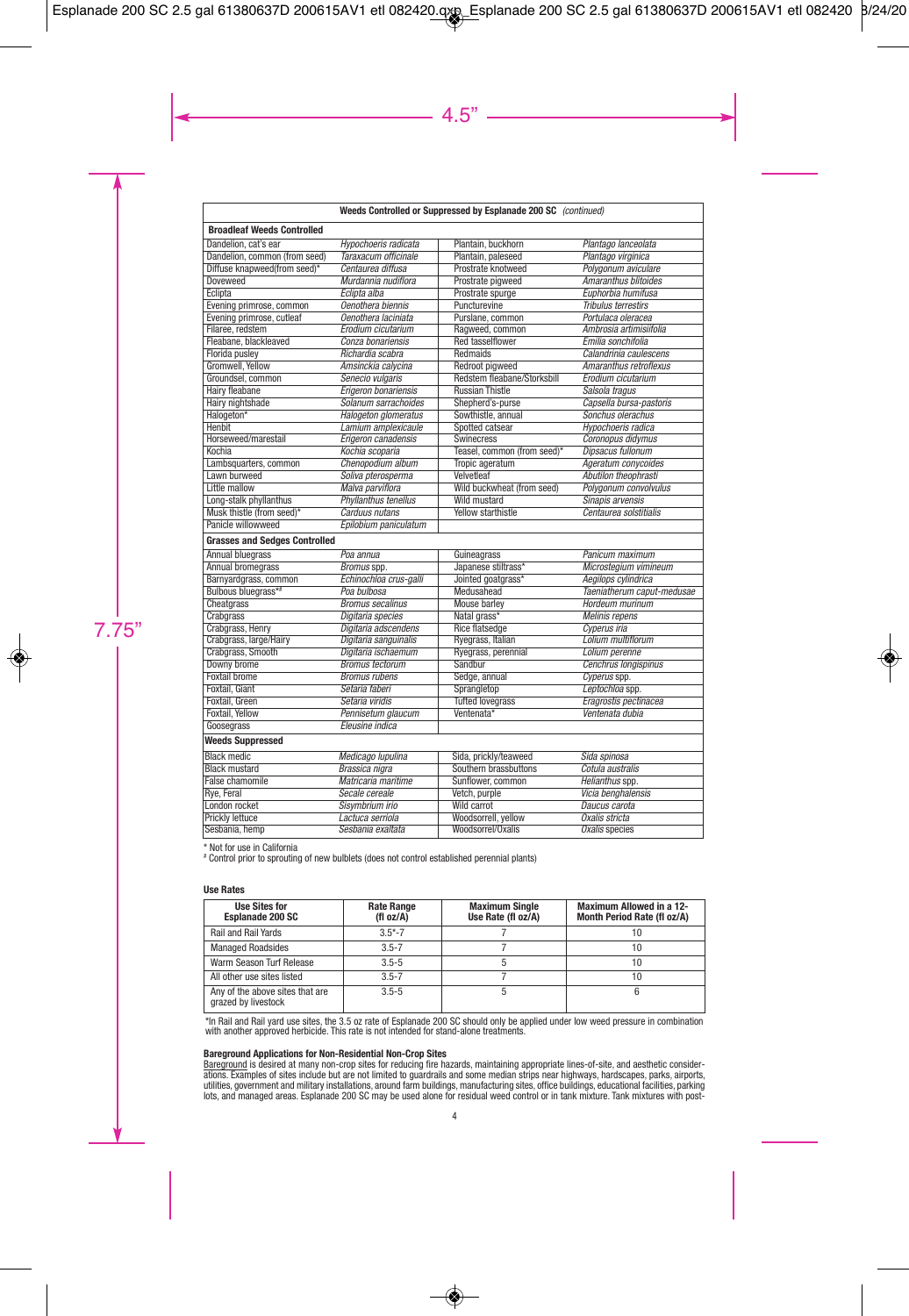emergence herbicides help to control existing weeds. Observe use restrictions for all herbicides if a tank mixture is applied. Use-rates for bareground applications depend on the duration of weed control desired and the weed species listed on this label (see **Use Rates**). **Restriction:** Applications to hardscapes (e.g. patios, paved parking lots, and walkways) may be made by spot application only. **Railroads and Rail Yards**

Esplanade 200 SC may be used for preemergence residual control of certain weeds near railroad tracks, ballasts, and rail yards. Follow application instructions under **Bareground Applications** where bareground is the desired result. In situations where warm season turfgrass coverage is desired, such as at railroad crossings, follow use directions under the **Warm Season Turf Release** section of this label. Use-rates depend on the duration of weed control desired and the weed species listed on this label (see **Use Rates section**). **Warm Season Turf Release**

Esplanade 200 SC may be used to promote the growth of warm season grasses in areas where low maintenance vegetation or erosion control is desired. Established bermudagrass (Cynodon dactylon), centipedegrass (Eremochloa ophiuroides), bahiagrass (Paspalum notatum), buffalograss (Buchloe dactyloides), and Zoysiagrass (Zoysia spp.) are tolerant to Esplanade 200 SC at rates up to 5 fl oz per acre. Application of Esplanade 200 SC in the spring or fall to these grasses will control labeled weeds and allow low maintenance turf to develop. A repeat application can be made but not to exceed a total amount of 10 fl oz per acre per year (6 oz if grazed by livestock). Cool season grasses such as Kentucky bluegrass (Poa pratensis), perennial ryegrass (Lolium perenne), and fescues (Festuca spp) are not tolerant to Esplanade 200 SC. Use Esplanade 200 SC on these grasses only when removal of these grasses is desired.

Esplanade 200 SC can inhibit the emergence of seed and damage newly emerged seedlings. Seeding into turf treated with Esplanade 200 SC should be delayed until at least **8 months** after application. Applications to newly seeded turf made sooner than **8 months** after emergence may significantly reduce stand establishment and turf vigor.

#### **RESISTANCE MANAGEMENT**

Esplanade 200 SC contains indaziflam, a Group 29 Herbicide (Cellulose Biosynthesis Inhibitor). There are no known instances of crossresistance between this product and other classes of herbicides, or sites of action. Performance of this product is not affected by the

presence of biotypes resistant to glyphosate, triazines, ALS-inhibiting, growth regulant, or other herbicide sites of action.<br>A given weed population may contain or evolve resistance to a herbicide after repeated use. Appr gies should be followed to mitigate or delay resistance. The following Integrated Weed Management Techniques are effective in reducing problems with herbicide resistant weed biotypes. It is best to use multiple practices to manage or delay resistance, as no single strategy is likely to be totally effective.

Follow the best management practices listed below to delay the evolution of herbicide resistant weeds.

- Fields should be scouted prior to application to identify the weed species present and their growth stage to determine if the intended application will be effective. Fields should be scouted after application to verify that the treatment was effective.
- Identify weeds present in the field through scouting and field history and understand their biology. The weed-control program should consider all of the weeds present.
- Suspected herbicide-resistant weeds may be identified by these indicators:
	- Failure to control a weed species normally controlled by the herbicide at the dose applied, especially if control is achieved on adjacent weeds;
	- A spreading patch of non-controlled plants of a particular weed species
	- Surviving plants mixed with controlled individuals of the same species.
- Contact your local sales representative, crop advisor, or extension agent to find out if suspected resistant weeds to this SOA (Site of Action) have been found in your region.
- If resistant biotypes of target weeds have been reported, use the application rates of this product specified for your local conditions.
- Tank mix products so that there are multiple effective sites of actions for each target weed. • Report any incidence of non-performance of this product against a particular weed species to your Bayer distributor, Bayer representative or call 1-800-331-2867.
- If resistance is suspected, treat weed escapes with an herbicide having a different site of action and/or use nonchemical means to remove escapes, if practical, with the goal of preventing further seed production.
- Use a diversified approach toward weed management. Whenever possible incorporate multiple weed-control practices such as mechanical cultivation and biological management practices.
- To the extent possible, do not allow weed escapes to produce seeds, roots, or tubers.
- Difficult to control weeds may require sequential applications of herbicides with differing sites of action.
- Apply this herbicide at the correct timing and rate needed to control the most difficult to control weeds in the field.
- Do not use more than two applications of this or any other herbicide with the same site of action within a single growing season unless mixed with an herbicide with another site of action with an overlapping spectrum for the difficult-to-control weeds.
- Report any incidence of non-performance of this product against a particular weed species to your Bayer distributor, Bayer representative or call 1-800-331-2867.

#### **SPRAY DRIFT MANAGEMENT**

Spray equipment and weather affect spray drift. Avoiding spray drift is the responsibility of the applicator. The applicator is responsible for considering all factors when making application decisions. To reduce the potential for drift, equipment must be set to apply medium or coarser droplets (ASABE Standard 572.1). Follow the nozzle manufacturer's directions on pressure, orientation, spray volume, and other factors in order to minimize drift and optimize coverage and control. For ground application use the lowest boom height that is compatible with the spray nozzles that will provide uniform coverage. Where states have more stringent regulations, they must be observed.

#### **Sensitive Areas**

Sensitive areas are defined as bodies of water (ponds, lakes, rivers, and streams), habitats of endangered species and non-labeled agricultural crop areas. Applicators must take all precautions necessary to keep spray drift from reaching sensitive areas. Only apply this product when the potential for drift to adjacent sensitive areas is minimal (e.g. when wind is blowing away from the sensitive areas).<br>Do not apply under circumstances where spray drift can reach unprotected persons, food, this label. Food or forage may be rendered unfit for sale, use, or consumption.

#### **Wind**

Avoid making applications when spray particles may be carried by air currents to areas where sensitive crops and plants are growing. Many factors influence spray drift potential including droplet size, equipment type, and local terrain. Drift potential increases if wind is in excess of 10 mph, gusty, or below 2 mph (due to inversion potential). Always make applications when there is some air movement to determine the direction and distance of possible spray drift. The applicator should be familiar with local conditions and how it may influence spray drift.

#### **Temperature Inversion**

Drift potential is high during a temperature inversion. Temperature inversions are characterized by increasing temperature with altitude and are common on nights with limited cloud cover and light to no wind. The presence of an inversion can be indicated by ground fog or by the movement of smoke from a ground source or an aircraft smoke generator. Smoke that layers and moves laterally in a concentrated cloud (under low wind conditions) indicates an inversion, while smoke that moves upward and rapidly dissipates indicates good vertical air mixing. Avoid applications during temperature inversions.

#### **Controlling Droplet Size**

An effective way to reduce spray drift is to apply large droplets. Use the largest droplets that provide target pest control. While applying larger droplets will reduce spray drift, the potential for drift will be greater if applications are made improperly or under unfavorable environmental conditions.

Controlling Droplet Size – Ground Boom

• Pressure - Use the lowest spray pressure recommended for the nozzle to produce the target spray volume and droplet size.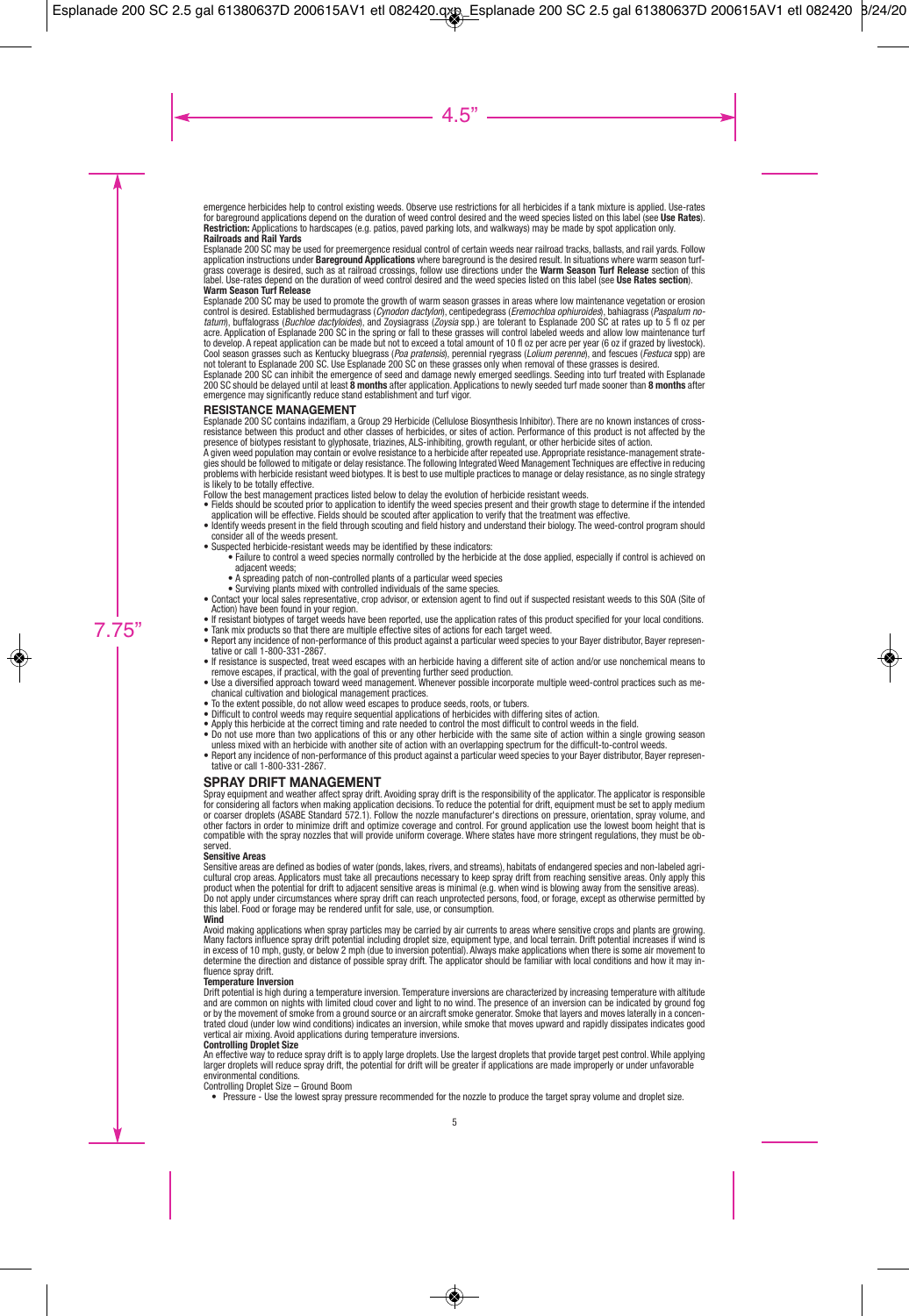- Spray Nozzle Use a spray nozzle that is designed for the intended application. Consider using nozzles designed to reduce drift by producing larger droplets of a uniform size.
- Volume Increasing the spray volume so that larger droplets are produced will reduce spray drift. Use the highest practical spray volume for the application. If a greater spray volume is needed, consider using a nozzle with a higher flow rate.

#### **Shielded Sprayers**

Shielding the boom or individual nozzles can reduce spray drift. Consider using shielded sprayers. Verify that the shields are not interfering with the uniform deposition of the spray on the target area.

# **STORAGE AND DISPOSAL**

Do not contaminate water, food, or feed by storage and disposal.

**Pesticide Storage:** Store product in original container only. Store in cool, dry place.

**Pesticide Disposal:** Waste resulting from the use of this product must be disposed of on site or at an approved waste disposal facility.

**Container Handling:** Refer to the Net Contents section of this product's labeling for the applicable "Nonrefillable Container" designation

#### **Rigid, Non-refillable containers small enough to shake (i.e., with capacities equal to or less than 5 gallons)**

Non-refillable container. Do not reuse or refill this container. Offer for recycling, if available. Triple rinse or pressure rinse container (or equivalent) promptly after emptying. Triple rinse as follows: Empty the remaining contents into application equipment or a mix<br>tank and drain for 10 seconds after the flow begins to drip. Fill the container 1/4 full wi Pour rinsate into application equipment or a mix tank or store rinsate for later use or disposal. Drain for 10 seconds after the flow begins to drip. Repeat this procedure two more times. Then offer for recycling or reconditioning or puncture and dispose of in a sanitary landfill or by incineration, or if allowed by State and Local authorities, by burning. If burned, stay out of smoke.

#### **Rigid Non-refillable containers that are too large to shake (i.e., with capacities greater than 5 gallons or 50 pounds)**

Non-refillable container. Do not reuse or refill this container. Offer for recycling, if available. Triple rinse or pressure rinse container (or equivalent) promptly after emptying. Triple rinse as follows: Empty the remaining contents into application equipment or a mix tank. Fill the container 1/4 full with water. Replace and tighten closures. Tip container on its side and roll it back and forth, ensuring at least one complete revolution, for 30 seconds. Stand the container on its end and tip it back and forth several times. Empty the rinsate into application equipment or a mix tank or store rinsate for later use or disposal. Repeat this procedure two more times. Then offer for recycling or reconditioning or puncture and dispose of in a sanitary landfill or by incineration, or if allowed by State and Local authorities, by burning. If burned, stay out of smoke.

#### **Bottom Discharge IBC (e.g. – Schuetz Caged IBC or Snyder Square Stackable)**

Pressure rinsing the container before final disposal is the responsibility of the person disposing of the container. To pressure rinse the container before final disposal, empty the remaining contents from the IBC into application equipment or mix tank. Raise the bottom of the IBC by 1.5 inches on the side which is opposite of the bottom discharge valve to promote more complete product removal. Completely remove the top lid of the IBC. Use water pressurized to at least 40 PSI to rinse all interior portions. Continuously pump or drain rinsate into application equipment or rinsate collection system while pressure rinsing. Continue pressure rinsing for 2 minutes or until rinsate becomes clear. Replace the lid and close bottom valve.

Do not transport if container is damaged or leaking. If the container is damaged, leaking or obsolete, or in the event of a major spill, fire, or other emergency, contact BAYER CROPSCIENCE LP at 1-800-334-7577, day or night.

#### **CONDITIONS OF SALE AND LIMITATIONS OF WARRANTY AND LIABILITY**

Read the entire Directions for Use, Conditions, Disclaimer of Warranties and Limitations of Liability before using this product. If terms are not acceptable, return the unopened product container at once.

By using this product, user or buyer accepts the following Conditions, Disclaimer of Warranties and Limitations of Liability.

**CONDITIONS:** The directions for use of this product are believed to be adequate and must be followed carefully. However, it is impossible to eliminate all risks associated with the use of this product. Ineffectiveness, plant injury, other property damage, as well as other unintended consequences may result because of factors beyond the control of Bayer CropScience LP. Those factors include, but are not limited to, weather conditions, presence of other materials or the manner of use or application. To the extent consistent with applicable law all such risks shall be assumed by the user or buyer.

**DISCLAIMER OF WARRANTIES:** TO THE EXTENT CONSISTENT WITH APPLICABLE LAW, BAYER CROPSCIENCE LP MAKES NO OTHER WARRANTIES, EXPRESS OR IMPLIED, OF MERCHANTABILITY OR OF FITNESS FOR A PARTICULAR PURPOSE OR OTHERWISE, THAT EX-TEND BEYOND THE STATEMENTS MADE ON THIS LABEL. No agent of Bayer CropScience LP is authorized to make any warranties<br>beyond those contained herein or to modify the warranties contained herein. TO THE EXTENT CONSISTENT WITH BAYER CROPSCIENCE LP DISCLAIMS ANY LIABILITY WHATSOEVER FOR SPECIAL, INCIDENTAL OR CONSEQUENTIAL DAMAGES RESULTING FROM THE USE OR HANDLING OF THIS PRODUCT.

**LIMITATIONS OF LIABILITY:** TO THE EXTENT CONSISTENT WITH APPLICABLE LAW THE EXCLUSIVE REMEDY OF THE USER OR BUYER FOR ANY AND ALL LOSSES, INJURIES OR DAMAGES RESULTING FROM THE USE OR HANDLING OF THIS PRODUCT, WHETHER IN CON-TRACT, WARRANTY, TORT, NEGLIGENCE, STRICT LIABILITY OR OTHERWISE, SHALL NOT EXCEED THE PURCHASE PRICE PAID, OR AT BAYER CROPSCIENCE LP'S ELECTION, THE REPLACEMENT OF PRODUCT.

Bayer (reg'd), the Bayer Cross (reg'd), Esplanade®, Method®, Oust®, Ranger Pro®, Roundup Pro® and Roundup PROMAX® are registered trademarks of Bayer.

**Produced for: Bayer Environmental Science A Division of Bayer CropScience LP 5000 CentreGreen Way, Suite 400 Cary, NC 27513**

Bayer